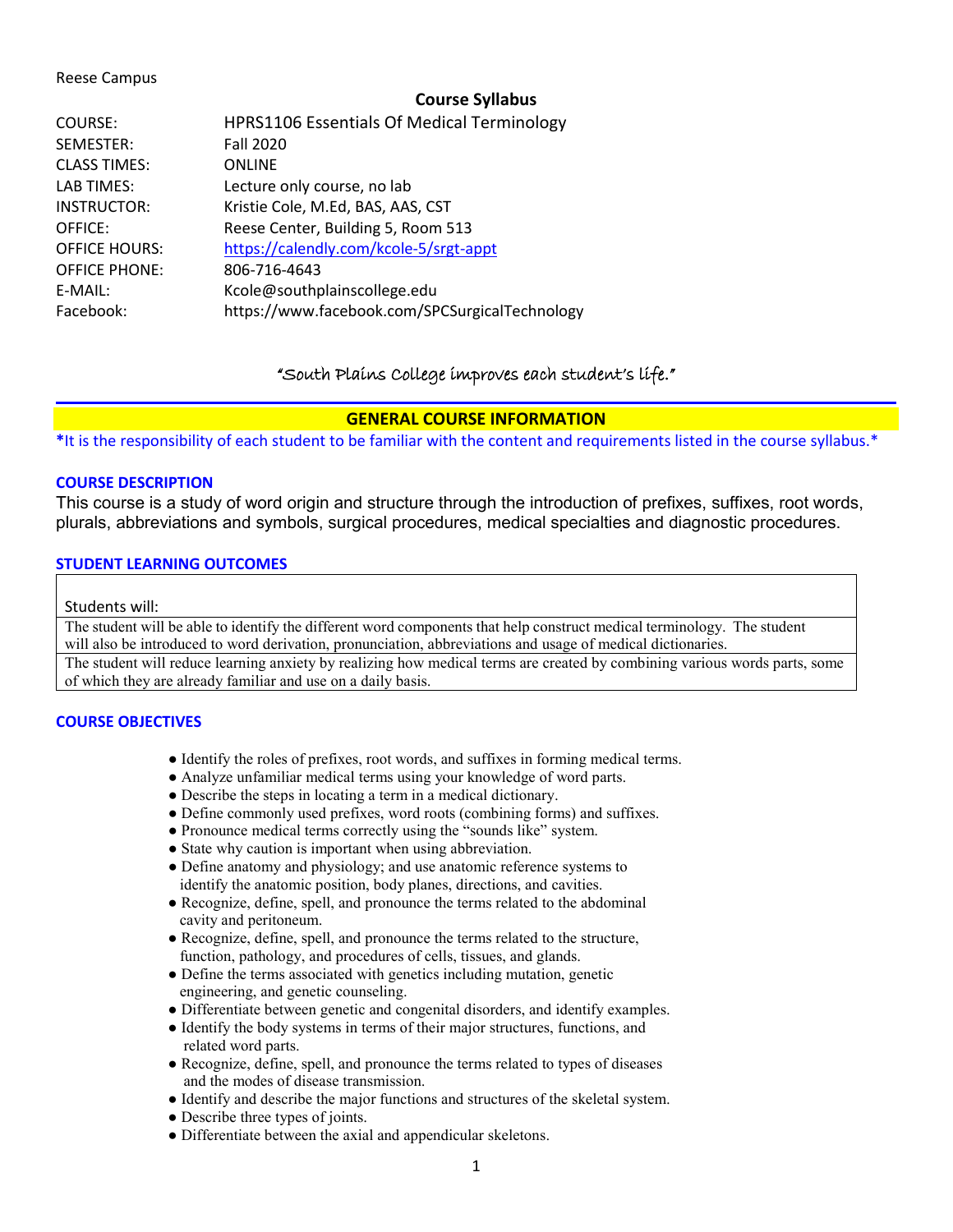- Identify the medical specialists who treat disorders of the skeletal systems.
- Recognize, define, spell, and pronounce the terms related to the pathology, diagnostic, and treatment procedures of the skeletal system.
- Describe the functions and structures of the muscular system including muscle fibers, fascia, tendons and the three types of muscles.
- Recognize, define, spell, and pronounce the terms related to the muscle movement and how muscles are named.
- Recognize, define, spell, and pronounce the terms related to the pathology, diagnostic, and treatment procedures of the muscular system.
- Describe the hearts in terms of chambers, valves, blood flow, heartbeat, blood supply, and heart sounds.
- Differentiate among the three different types of blood vessels and describe the major functions of each.
- Identify the major components of blood and the major functions of each.
- State the difference between pulmonary and systemic circulation.
- Recognize, define, spell, and pronounce the terms related to the pathology, diagnostic, and treatment procedures of the cardiovascular system.
- Describe the major functions and structures of the lymphatic and immune systems.
- Recognize, define, spell, and pronounce the terms related to the pathology, diagnostic and treatment procedures of the immune systems.
- Recognize, define, spell, and pronounce terms related to oncology.
- Identify and describe the major structures and functions of the respiratory system.
- Recognize, define, spell, and pronounce terms related to the pathology, diagnostic, and treatment procedures of the respiratory systems.
- Identify and describe the major structures and functions of the digestive system.
- Describe the process of digestion, absorption, and metabolism.
- Recognize, define, spell, and pronounce terms related to the pathology, diagnostic, and treatment procedures of the digestive system.
- Describe the major functions of the urinary system.
- Name and describe the structures of the urinary system.
- Recognize, define, spell, and pronounce terms related to the pathology, diagnostic, and treatment procedures of the urinary system.
- Describe the functions and structures of the nervous system.
- Identify the major divisions of the nervous system and describe the structures of each by location and function.
- Identify the medical specialist who treat disorders of the nervous system.
- Recognize, define, spell, and pronounce terms related to the pathology, diagnostic, and treatment procedures of the nervous system.
- Recognize, define, spell, and pronounce terms related to the pathology, diagnostic, and treatment procedures of mental health disorders.
- Describe the functions and structures of the eyes and adnexa.
- Recognize, define, spell, and pronounce terms related to the pathology diagnostic, and treatment procedures of eye disorders.
- Describe the functions and structures of the ears.
- Recognize, define, spell, and pronounce terms related to the pathology, diagnostic, and treatment procedures of ear disorders.
- Identify and describe the functions and structures of the Integumentary system.
- Recognize, define, spell, and pronounce terms related to the pathology, diagnostic, and treatment procedures related to the skin.
- Recognize, define, spell, and pronounce terms related to the pathology, diagnostic, and treatment procedures related to hair, nails, and sebaceous glands.
- Describe the role of the hypothalamus and endocrine glands in maintaining homeostasis.
- Name and describe the functions of the primary hormones secreted by each of the endocrine glands.
- Recognize, define, spell, and pronounce terms related to the pathology, diagnostic, and treatment procedures of the endocrine glands.
- Identify and describe the major functions and structures of the male reproductive system.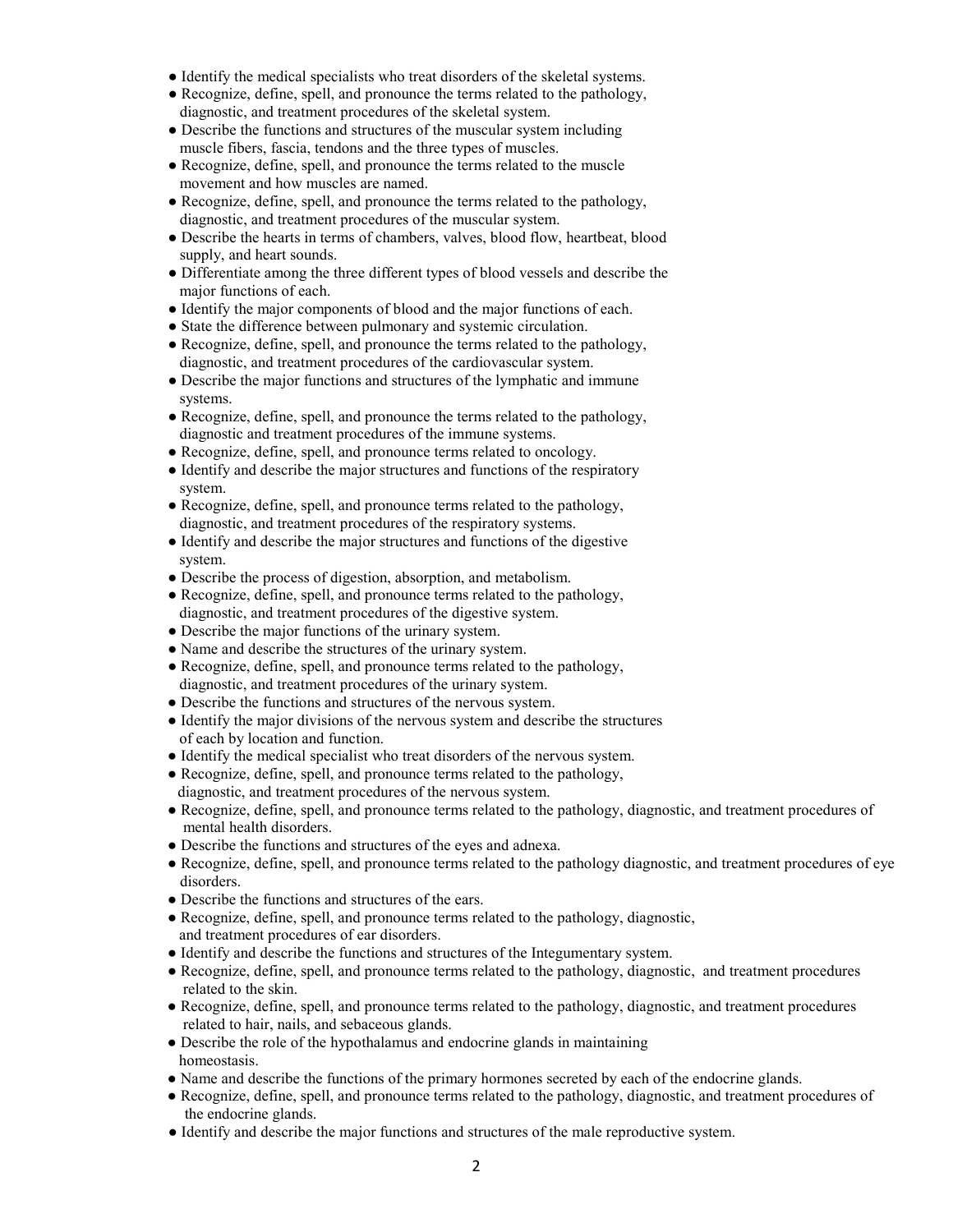- Recognize, define, spell, and pronounce terms related to the pathology, diagnostic, and treatment procedures of the male reproductive system
- Name at least six sexually transmitted diseases.
- Identify and describe the major functions and structures of the female reproductive system.
- Recognize, define, spell, and pronounce terms related to the pathology, diagnostic, and treatment procedures of the female reproductive system.
- Recognize, define, spell, and pronounce terms related to the pathology, diagnostic, and treatment procedures of the female during pregnancy, childbirth, and the postpartum period.
- Describe the four vital signs recorded for most patients.
- Recognize, define, spell, and pronounce the terms associated with basic examination procedures.
- Identify and describe the basic examination positions.
- Recognize, define, spell, and pronounce terms associated with frequently performed blood and urinalysis laboratory tests.
- Recognize, define, spell, and pronounce terms associated with radiography and other imaging techniques.
- Differentiate between projection and position; and describe basic radiographic projections.
- Recognize, define spell and pronounce terms related to pharmacology.

#### **EVALUATION METHODS**

Computer-based exams, written exams, written assignments, quizzes, and other projects as assigned.

The student upon successful completion of this course be able to read and understand medical literature and communicate with other medical professionals with at least 75% proficiency.

#### **ACADEMIC INTEGRITY**

It is the aim of the faculty of South Plains College to foster a spirit of complete honesty and a high standard of integrity. The attempt of any student to present as his or her own any work which he or she has not honestly performed is regarded by the faculty and administration as a most serious offense and renders the offender liable to serious consequences, possibly suspension.

**Cheating** - Dishonesty of any kind on examinations or on written assignments, illegal possession of examinations, the use of unauthorized notes during an examination, obtaining information during an examination from the textbook or from the examination paper of another student, assisting others to cheat, alteration of grade records, illegal entry or unauthorized presence in the office are examples of cheating. Complete honesty is required of the student in the presentation of any and all phases of coursework. This applies to quizzes of whatever length, as well as final examinations, to daily reports and to term papers.

**Plagiarism** - Offering the work of another as one's own, without proper acknowledgment, is plagiarism; therefore, any student who fails to give credit for quotations or essentially identical expression of material taken from books, encyclopedias, magazines and other reference works, or from themes, reports or other writings of a fellow student, is guilty of plagiarism.

### **VARIFICATION OF WORKPLACE COMPETENCIES CAPSTONE EXPERIENCE**

#### **BLACKBOARD**

**Blackboard is an e-Education platform designed to enable educational innovations everywhere by connecting people and technology. This educational tool will be used in this course throughout the semester.** 

#### **FACEBOOK**

**The Surgical Technology Program has a Facebook page at https://www.facebook.com/SPCSurgicalTechnology. In addition to the South Plains College website, this Facebook page will be used to keep students up-to-date on program activities, weather delays, and South Plains College announcements and will help with program recruitment. "Liking"**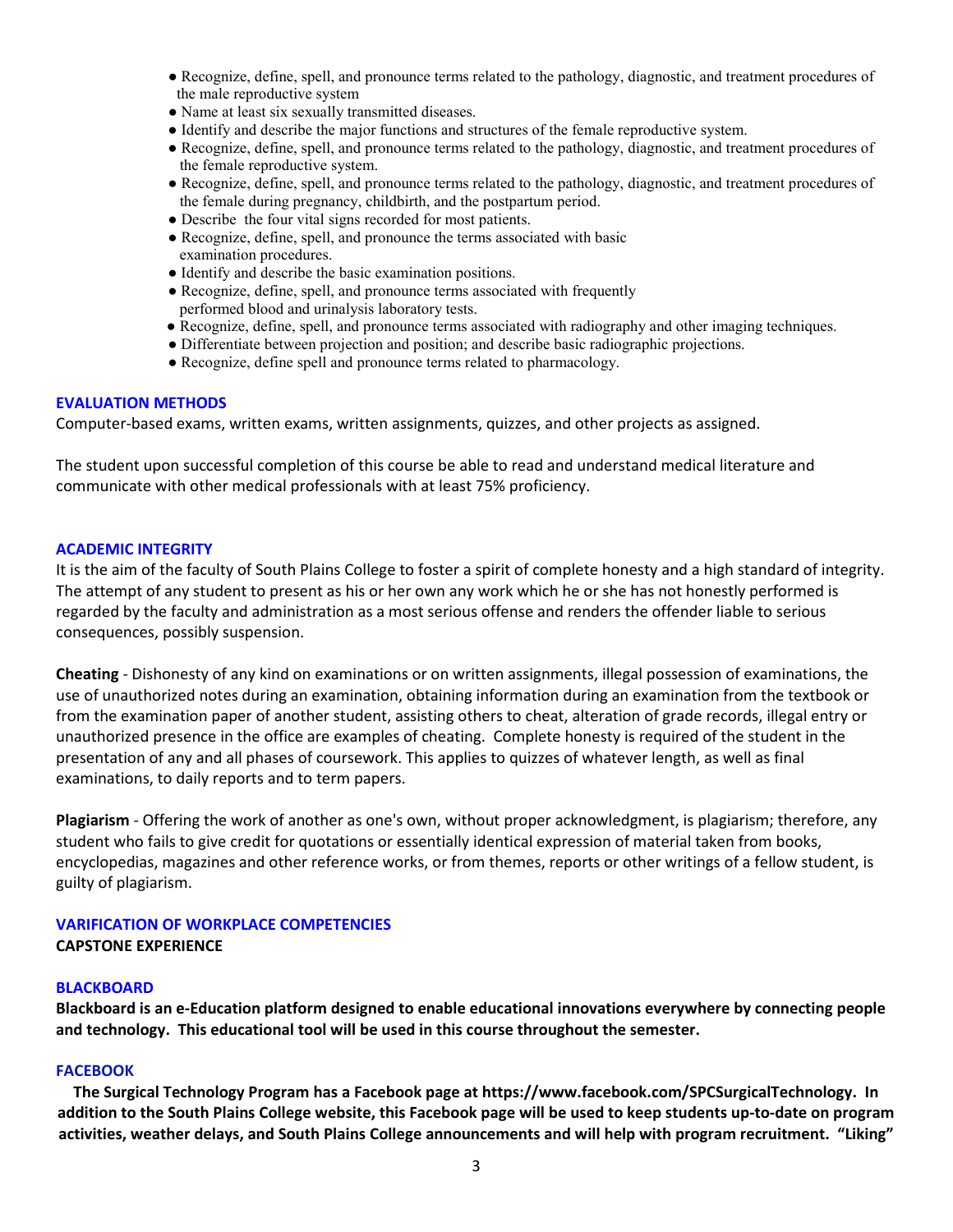### **the Surgical Technology Facebook page is not mandatory, nor are personal Facebook accounts, in order to access this page.**

### **SCANS and FOUNDATION SKILLS**

Refer also to Course Objectives. Scans and Foundation Skills attached

### **SPECIFIC COURSE INFORMATION**



### **With MINDTAP – Code can be found in students DropBox**

#### **ADDITIONAL CLASSROOM ITEMS**

Students should come to class prepared with pens, pencils, and a spiral notebook for taking notes or completed quizzes or assignments in class. Students should be prepared to take notes over lecture material if they choose.

### **ATTENDANCE POLICY (\*READ CAREFULLY)**

### **Class Attendance**

Students are expected to attend all classes in order to be successful in a course. The student may be administratively withdrawn from the course when absences become excessive as defined in the course syllabus.

When an unavoidable reason for class absence arises, such as illness, an official trip authorized by the college or an official activity, the instructor may permit the student to make up work missed. It is the student's responsibility to complete work missed within a reasonable period of time as determined by the instructor. Students are officially enrolled in all courses for which they pay tuition and fees at the time of registration. Should a student, for any reason, delay in reporting to a class after official enrollment, absences will be attributed to the student from the first class meeting.

Students who enroll in a course but have "Never Attended" by the official census date, as reported by the faculty member, will be administratively dropped by the Office of Admissions and Records. A student who does not meet the attendance requirements of a class as stated in the course syllabus and does not officially withdraw from that course by the official census date of the semester, may be administratively withdrawn from that course and receive a grade of "X" or "F" as determined by the instructor. Instructors are responsible for clearly stating their administrative drop policy in the course syllabus, and it is the student's responsibility to be aware of that policy.

It is the student's responsibility to verify administrative drops for excessive absences through MySPC using his or her student online account. If it is determined that a student is awarded financial aid for a class or classes in which the student never attended or participated, the financial aid award will be adjusted in accordance with the classes in which the student did attend/participate and the student will owe any balance resulting from the adjustment.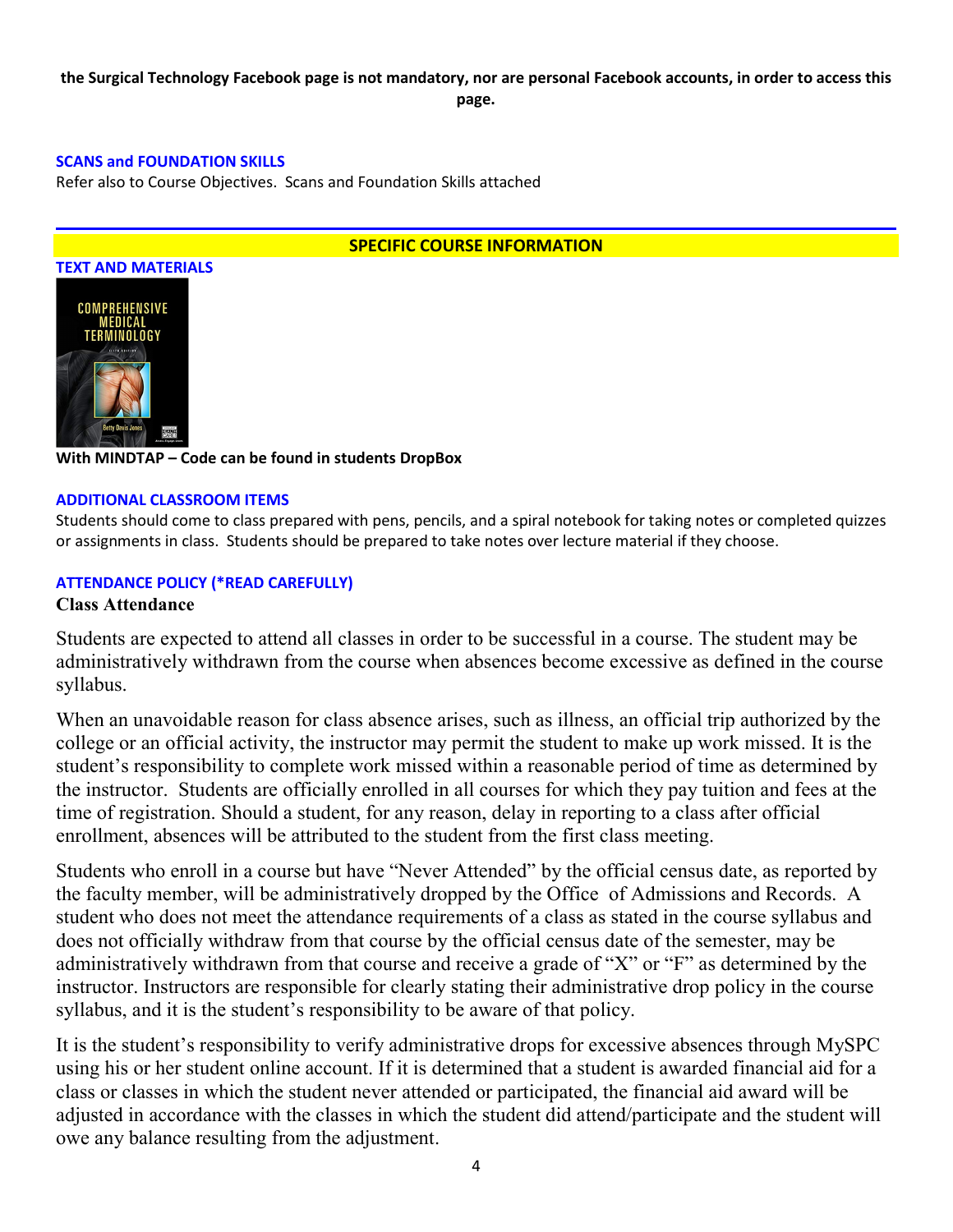**Due to the importance of the emergency medical information being taught, the instructor of this course defines excessive absences as missing the 3rd class day (or having equivalent tardies) in a course section. A student who meets this criteria will be administratively dropped from the course by the instructor.** 

- Tardies: (Definition): arriving any time after the class has started or not returning from an approved break after class has started.
- Two tardies will be considered missing one class day and counted as such.
- Work schedule is not an excuse for missing class.
- Any exceptions to this policy must be discussed on an individual basis with the course instructor and the SRGT Program Director. (i.e. – student hospitalization, immediate family member death, etc.)

### **ASSIGNMENT POLICY**

All assignments must be completed by the assigned due date. Late and/or incomplete work will not be accepted and a grade of zero will be recorded. Assignments, quizzes, exams, and skills that are missed due to an unexcused absence may not be made up. See the instructor for more specific information.

A **STUDENT IS RESPONSIBLE FOR INITIATING THEIR OWN WITHDRAWAL**, if that becomes necessary. If a student is administratively withdrawn from the class, the grade appearing on the transcript will be, at my discretion, an 'X' or 'F'. Administrative withdrawal may occur if the student has excessive absences.

### **COMPUTER USAGE**

As computer technology in the field of health occupations continues to become more popular, computers will be used in this course for several assignments. All students have access to computers and printers on the South Plains College campus. Students will be expected to utilize computers to access assignments and classroom resources. All registered students are supplied with a working email account from South Plains College. In order to take exams, students must have their user name and password.

**ALL STUDENTS ARE EXPECTED TO KNOW THEIR SPC STUDENT USER NAME AND PASSWORD.**

# **COMPUTER LAB USAGE**

The computer lab(s) on any campus may be used by students during scheduled open hours or as assigned by an instructor. Printer paper will not be provided for students to print materials but students may seek assistance from faculty or staff to request lab paper from the college if needed. Lack of computer lab paper is not an excuse for not having homework assignments, skills lab sheets, or any other required documents. Students should come prepared for class.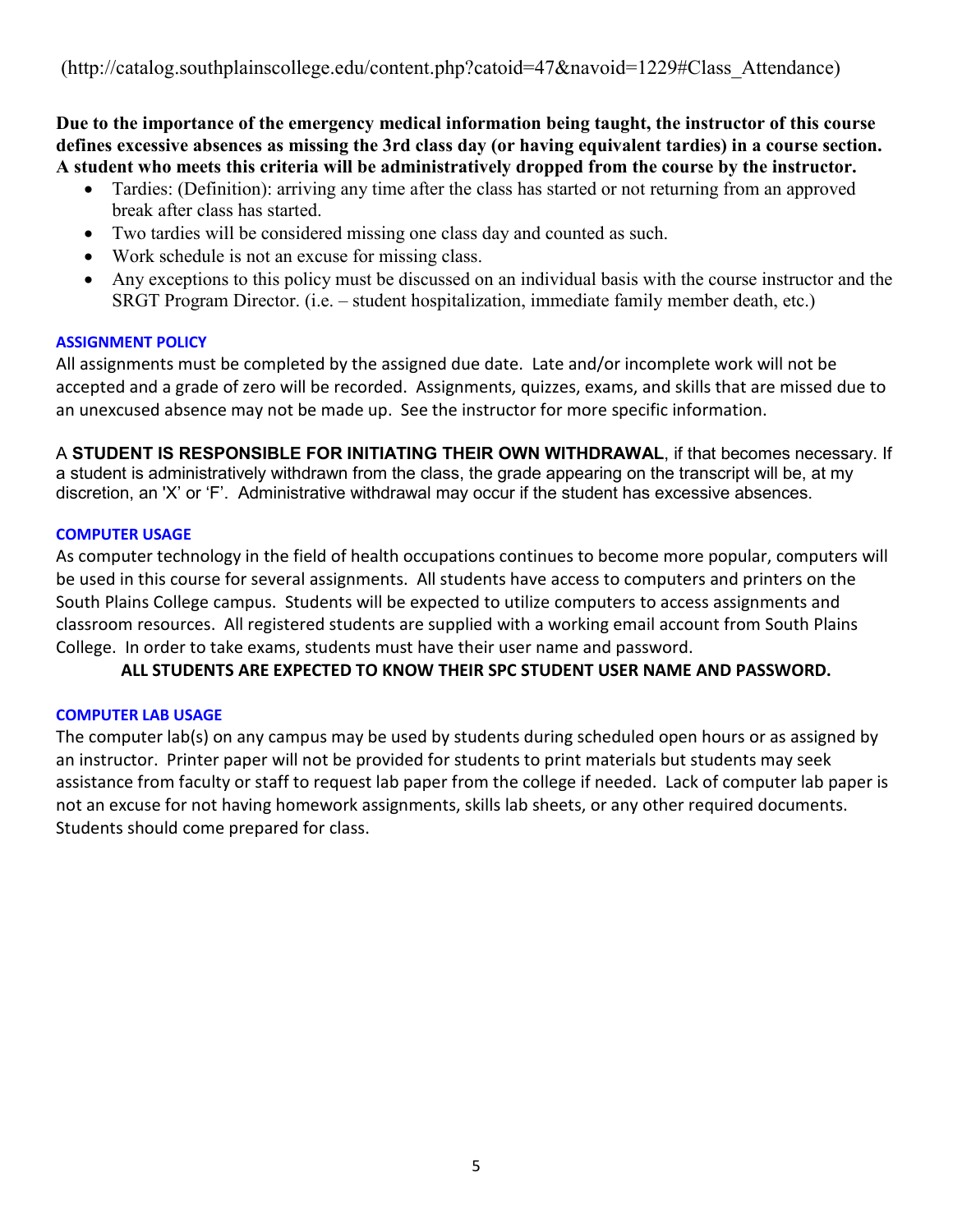### **EXAMS**

The majority of student 'written' exams will be administered via computer to prepare them for the National Registry exam and some exams will be handwritten which will encourage memory and mastery of the material. Students should practice proper spelling and grammar when answering a written exam. Additionally, many exam questions will be constructed in the same manner as national registry questions, allowing students to prepare for that testing format.

### **GRADING POLICY**

A minimum of 75% on all exams and assignments is required to receive a passing grade for that exam or assignment. Students must earn an overall grade of 75% or better for each course section to pass that section.

| <b>Requirements</b>       |        |
|---------------------------|--------|
| Section Quizzes and Exams | 50%    |
| MindTap:                  | $30\%$ |
| <b>Final Exam</b>         | 20%    |

*Grading Scale 90-100 = A*

 *80-89 = B 75-79 = C Below 75 is failing*

The course grade will be determined by a combination of major exams and the comprehensive final exam. The number of exams may vary depending on the progress and pace of the class. Exam dates will be announced. The following guidelines will be followed regarding exams:

- 1. The student is expected to complete the exam at the scheduled time.
- 2. No makeup exams will be given unless it is discussed prior to exam day and accepted at instructor's discretion.
- 3. Late assignments will not be accepted.
- 4. The final exam is comprehensive.

### **COMMUNICATION POLICY**

• Electronic communication between instructor and students in this course will utilize the South Plains College "My SPC" and email systems. I will utilize text messaging and you may communicate with me this way also. The instructor will not initiate communication using private email accounts. Students are encouraged to check SPC email on a regular basis each week of class. Students will also have access to assignments, web-links, handouts, and other vital material which will be delivered via the classroom website. Any student having difficulty accessing the classroom website or their email should immediately contact their instructor for direction. The instructor will work with any student to ensure the student has access to a computer on campus and can obtain the needed class content that is located on the course website.

### **CAMPUS CARRY**

Campus Concealed Carry - Texas Senate Bill - 11 (Government Code 411.2031, et al.) authorizes the carrying of a concealed handgun in South Plains College buildings only by persons who have been issued and are in possession of a Texas License to Carry a Handgun. Qualified law enforcement officers or those who are otherwise authorized to carry a concealed handgun in the State of Texas are also permitted to do so. Pursuant to Penal Code (PC) 46.035 and South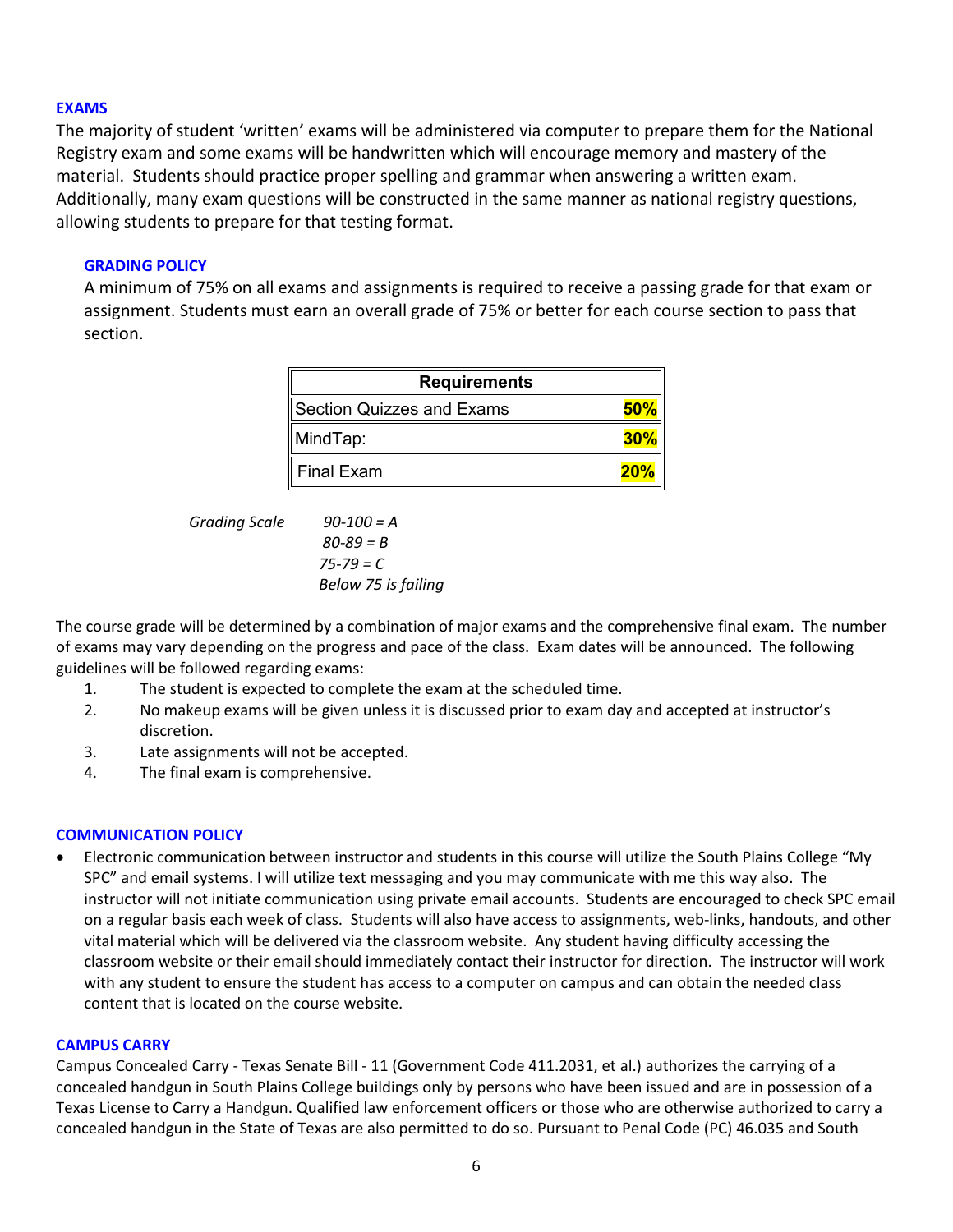Plains College policy, license holders may not carry a concealed handgun in restricted locations. For a list of locations, please refer to the SPC policy at: [\(http://www.southplainscollege.edu/human\\_resources/policy\\_procedure/hhc.php\)](http://www.southplainscollege.edu/human_resources/policy_procedure/hhc.php) Pursuant to PC 46.035, the open carrying of handguns is prohibited on all South Plains College campuses. Report violations to the College Police Department at 806-716-2396 or 9-1-1.

### **PREGNANCY ACCOMMODATIONS STATEMENT**

If you are pregnant, or have given birth within six months, Under Title IX you have a right to reasonable accommodations to help continue your education. To activate accommodations you must submit a Title IX pregnancy accommodations request, along with specific medical documentation, to the Director of Health and Wellness. Once approved, notification will be sent to the student and instructors. It is the student's responsibility to work with the instructor to arrange accommodations. Contact Health and Wellness at 806- 716-2362

### **STUDENT CONDUCT**

Rules and regulations relating to the students at South Plains College are made with the view of protecting the best interests of the individual, the general welfare of the entire student body and the educational objectives of the college. As in any segment of society, a college community must be guided by standards that are stringent enough to prevent disorder, yet moderate enough to provide an atmosphere conducive to intellectual and personal development. A high standard of conduct is expected of all students. When a student enrolls at South Plains College, it is assumed that the student accepts the obligations of performance and behavior imposed by the college relevant to its lawful missions, processes and functions. Obedience to the law, respect for properly constituted authority, personal honor, integrity and common sense guide the actions of each member of the college community both in and out of the classroom. Students are subject to federal, state and local laws, as well as South Plains College rules and regulations. A student is not entitled to greater immunities or privileges before the law than those enjoyed by other citizens. Students are subject to such reasonable disciplinary action as the administration of the college may consider appropriate, including suspension and expulsion in appropriate cases for breach of federal, state or local laws, or college rules and regulations. This principle extends to conduct off-campus which is likely to have adverse effects on the college or on the educational process which identifies the offender as an unfit associate for fellow students. Any student who fails to perform according to expected standards may be asked to withdraw.

Rules and regulations regarding student conduct appear in the current Student Guide.

### **FACE COVERING COURSE SYLLABUS STATEMENT**

It is the policy of South Plains College for the Fall 2020 semester that as a condition of on-campus enrollment, all students are required to engage in safe behaviors to avoid the spread of COVID-19 in the SPC community. Such behaviors specifically include the requirement that all students properly wear CDC-compliant face coverings while in SPC buildings including in classrooms, labs, hallways, and restrooms. Failure to comply with this policy may result in dismissal from the current class session. If the student refuses to leave the classroom or lab after being dismissed, the student may be referred to the Dean of Students on the Levelland campus or the Dean/Director of external centers for Student Code of Conduct Violation.

# **Dropping a class**

Students should submit a **Student [Initiated](https://forms.office.com/Pages/ResponsePage.aspx?id=ZrGRbWrP6UWeIqAmJdCCqRkmPIpp6AVCixFJfcqITt9UODExTUFXS0JOODhJOTlYM0NEV1kzRk9GMS4u) Drop Form** online**.**

**Students will not be required to obtain an instructor signature to drop**, however, we do encourage students to communicate with instructors or advisors prior to dropping a course when they are able. **There will be no charge for drops for the fall or spring semesters**.

# **Withdrawing from all classes**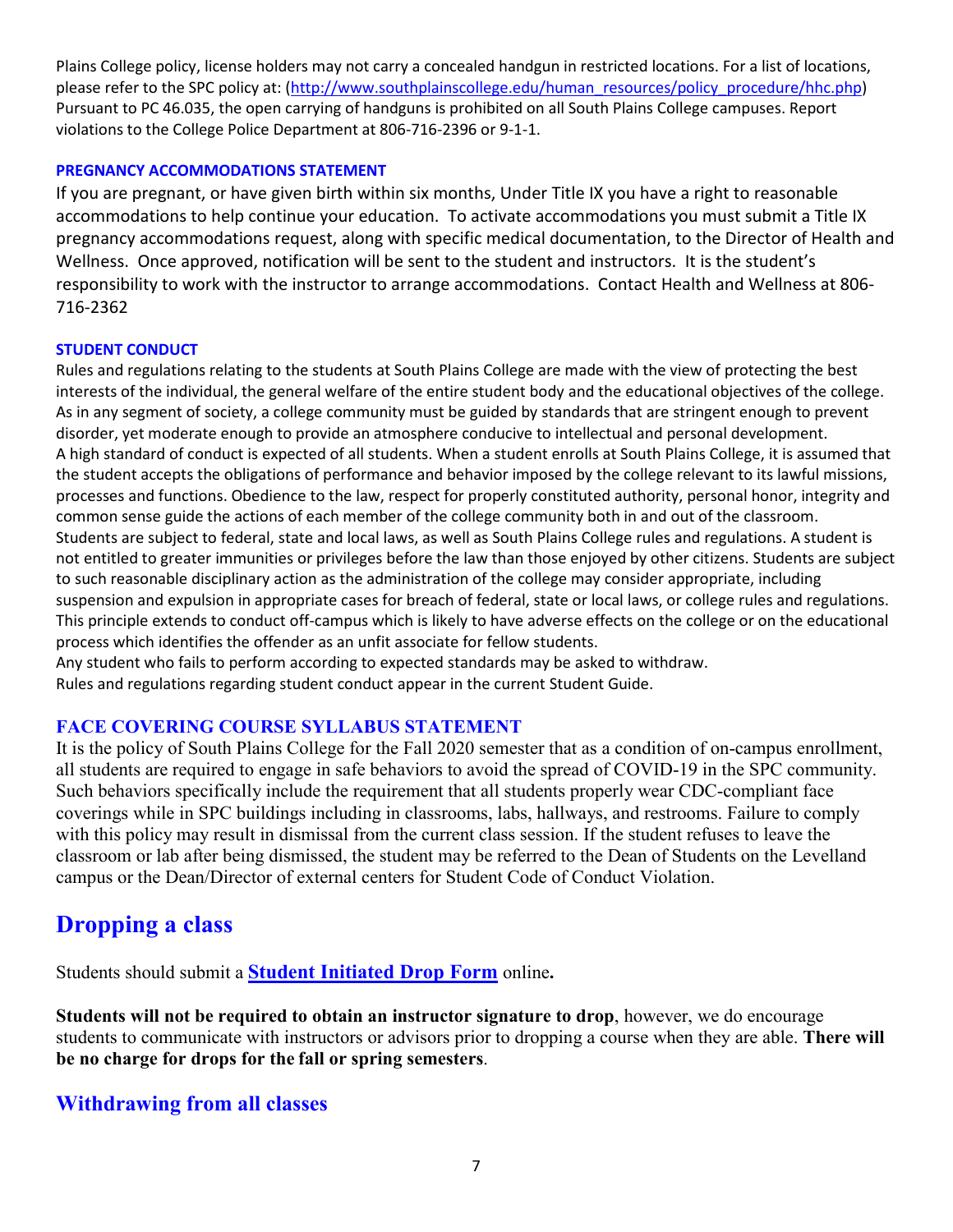If a student wishes to withdraw from all courses, they should initiate that process with the Advising Office. They can schedule an appointment with an advisor by visiting [http://www.southplainscollege.edu/admission](http://www.southplainscollege.edu/admission-aid/advising/spcadvisors.php)[aid/advising/spcadvisors.php](http://www.southplainscollege.edu/admission-aid/advising/spcadvisors.php) or by calling 806-716-2366.

# **Schedule Change (after late registration and before census date)**

To make a schedule change after late registration (August 28) and before the census date (September 9), students should submit a **[Schedule](https://forms.office.com/Pages/ResponsePage.aspx?id=ZrGRbWrP6UWeIqAmJdCCqRkmPIpp6AVCixFJfcqITt9UODIyTkRZSkFHVDNSVFRFV0g0T0tVWVAwRi4u) Change Form.**

After late registration, adding a class requires instructor approval. If a student is requesting to be added to one of your courses and you approve, please email [registrar@southplainscollege.edu](mailto:registrar@southplainscollege.edu) with your approval. This can take the place of signature on the Schedule Change Form that we have required in the past.

For additional information regarding schedule changes, drops and withdrawals, [click](http://www.southplainscollege.edu/admission-aid/apply/schedulechanges.php) here.

# **SPECIAL REQUIREMENTS (\*Read Carefully)**

- Students must present the signature page acknowledging that the student has read and understands the content of syllabus, program and clinical handbook, grievance policy, and appeals process.
- **These signature pages are due by Thursday of the first week of classes.**
- **Cell Phones** Cell phones are to be turned OFF or silenced during scheduled class periods. **Text messaging is not allowed during scheduled class/lab times.** Cell phones are to be used outside the classroom or lab only on designated breaks. Students are not allowed to have cell phones on their person during exams.

**Your participation in the form of questions, comments and feedback is invited and appreciated. However, every semester there's at least one frustrating person who incessantly asks questions just to try to be funny, argue, or cause trouble. I don't appreciate you; the rest of the class doesn't appreciate you. You know who you are, please leave those attributes in your car on the way into the building. Thank you.** 

# **ACCOMMODATIONS**

### **DIVERSITY STATEMENT**

In this class, the teacher will establish and support an environment that values and nurtures individual and group differences and encourages engagement and interaction. Understanding and respecting multiple experiences and perspectives will serve to challenge and stimulate all of us to learn about others, about the larger world and about ourselves. By promoting diversity and intellectual exchange, we will not only mirror society as it is, but also model society as it should and can be.

### **DISABILITIES STATEMENT**

Students with disabilities, including but not limited to physical, psychiatric, or learning disabilities, who wish to request accommodations in this class should notify the Disability Services Office early in the semester so that the appropriate arrangements may be made. In accordance with federal law, a student requesting accommodations must provide acceptable documentation of his/her disability to the Disability Services Office. For more information, call or visit the Disability Services Office at Levelland Student Health & Wellness Center 806-716-2577, Reese Center (also covers ATC) Building 8: 806-716-4675, Plainview Center Main Office: 806- 716-4302 or 806-296-9611, or the Health and Wellness main number at 806-716-2529.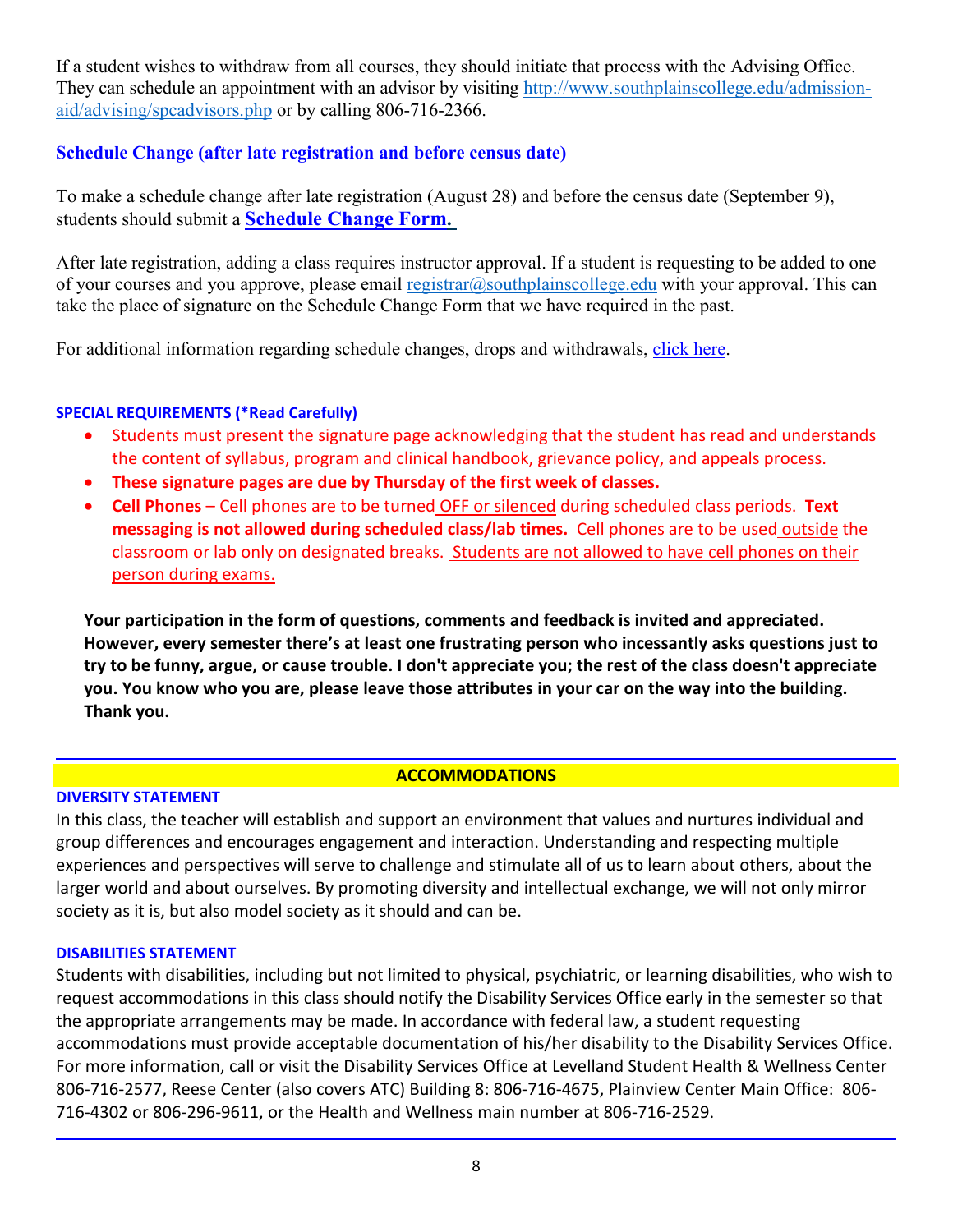### **FOUNDATION SKILLS**

### **BASIC SKILLS–Reads, Writes, Performs Arithmetic and Mathematical Operations, Listens and Speaks**

F-1 Reading–locates, understands, and interprets written information in prose and in documents such as manuals, graphs, and schedules.

F-2 Writing–communicates thoughts, ideas, information and messages in writing and creates documents such as letters, directions, manuals, reports, graphs, and flow charts.

F-3 Arithmetic–performs basic computations; uses basic numerical concepts such as whole numbers, etc.

F-4 Mathematics–approaches practical problems by choosing appropriately from a variety of mathematical techniques.

F-5 Listening–receives, attends to, interprets, and responds to verbal messages and other cues.

F-6 Speaking–organizes ideas and communicates orally.

# **THINKING SKILLS–Thinks Creatively, Makes Decisions, Solves Problems, Visualizes and Knows How to Learn and Reason**

F-7 Creative Thinking–generates new ideas.

F-8 Decision-Making–specifies goals and constraints, generates alternatives, considers risks, evaluates and chooses best alternative.

F-9 Problem Solving–recognizes problems, devises and implements plan of action.

F-10 Seeing Things in the Mind's Eye–organizes and processes symbols, pictures, graphs, objects, and other information.

F-11 Knowing How to Learn–uses efficient learning techniques to acquire and apply new knowledge and skills.

F-12 Reasoning–discovers a rule or principle underlying the relationship between two or more objects and applies it when solving a problem.

# **PERSONAL QUALITIES–Displays Responsibility, Self-Esteem, Sociability, Self-Management, Integrity and Honesty**

F-13 Responsibility–exerts a high level of effort and perseveres towards goal attainment.

F-14 Self-Esteem–believes in own self-worth and maintains a positive view of self.

F-15 Sociability–demonstrates understanding, friendliness, adaptability, empathy and politeness in group settings.

F-16 Self-Management–assesses self accurately, sets personal goals, monitors progress and exhibits selfcontrol.

F-17 Integrity/Honesty–chooses ethical courses of action.

# **SCANS COMPETENCIES**

C-1 **TIME** - Selects goal - relevant activities, ranks them, allocates time, prepares and follows schedules.

C-2 **MONEY** - Uses or prepares budgets, makes forecasts, keeps records and makes adjustments to meet objectives.

C-3 **MATERIALS AND FACILITIES** - Acquires, stores, allocates, and uses materials or space efficiently.

C-4 **HUMAN RESOURCES** - Assesses skills and distributes work accordingly, evaluates performances and provides feedback.

# **INFORMATION - Acquires and Uses Information**

C-5 Acquires and evaluates information.

- C-6 Organizes and maintains information.
- C-7 Interprets and communicates information.
- C-8 Uses computers to process information.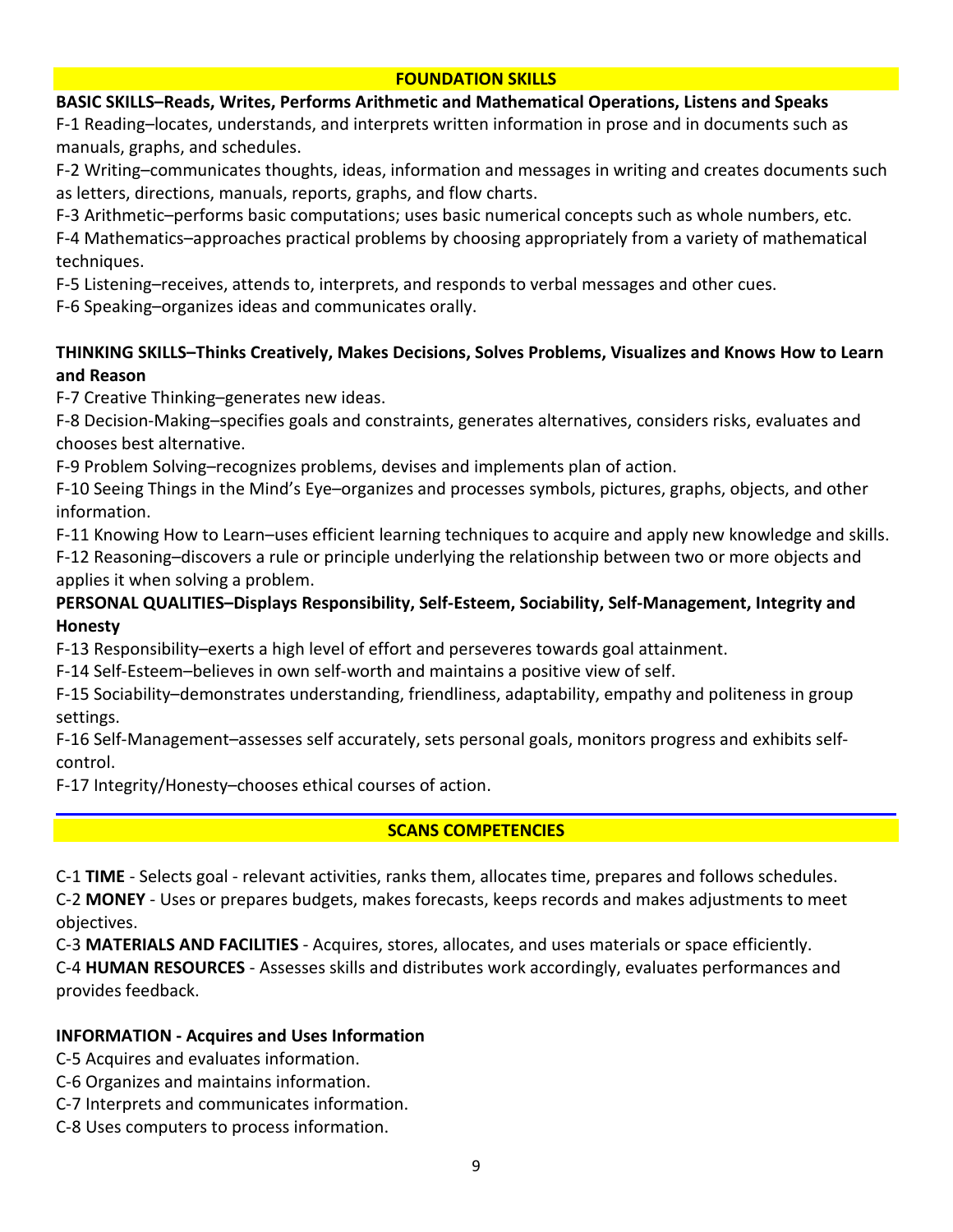# **INTERPERSONAL–Works With Others**

C-9 Participates as a member of a team and contributes to group effort.

C-10 Teaches others new skills.

C-11 Serves Clients/Customers–works to satisfy customer's expectations.

C-12 Exercises Leadership–communicates ideas to justify position, persuades and convinces others, responsibly challenges existing procedures and policies.

C-13 Negotiates-works toward agreements involving exchanges of resources; resolves divergent interests.

C-14 Works With Diversity–works well with men and women from diverse backgrounds.

# **SYSTEMS–Understands Complex Interrelationships**

C-15 Understands Systems–knows how social, organizational, and technological systems work and operates effectively with them.

C-16 Monitors and Corrects Performance–distinguishes trends, predicts impacts on system operations, diagnoses systems performance and corrects malfunctions.

C-17 Improves or Designs Systems–suggests modifications to existing systems and develops new or alternative systems to improve performance.

# **TECHNOLOGY–Works with a Variety of Technologies**

C-18 Selects Technology–chooses procedures, tools, or equipment, including computers and related technologies.

C-19 Applies Technology to Task–understands overall intent and proper procedures for setup and operation of equipment.

C-20 Maintains and Troubleshoots Equipment–prevents, identifies, or solves problems with equipment, including computers and other technologies.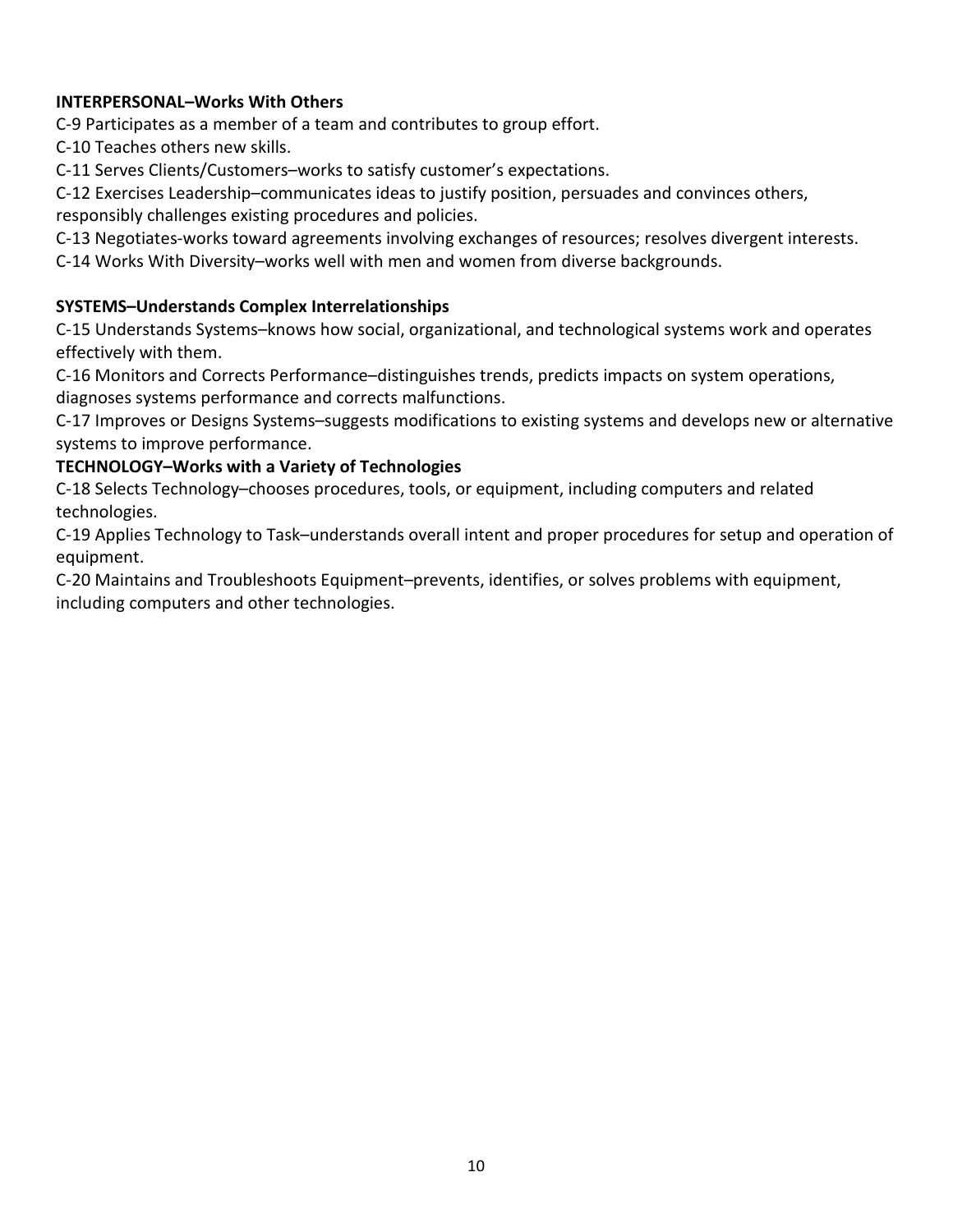# **COURSE OUTLINE**

| WEEK 1                           | <b>Introduction and Signing of syllabus forms</b>                                    |
|----------------------------------|--------------------------------------------------------------------------------------|
| Monday: 8/24                     |                                                                                      |
| Coursework Opens                 | Lecture, PowerPoint Presentations, question/answer                                   |
| Sunday: 8/30                     |                                                                                      |
| Coursework DUE                   | <b>Chapter 1-2</b> - Word Building Rules, Prefixes, Suffixes, Whole Body Terminology |
| by 11:59 pm                      |                                                                                      |
|                                  | DUE SUNDAY @ 11:59 pm: EXAM                                                          |
|                                  | DUE SUNDAY @ 11:59 pm: MINDTAP                                                       |
| WEEK <sub>2</sub>                | Lecture, PowerPoint Presentations, question/answer                                   |
| Monday: 8/30                     | <b>Chapter 3-4</b> - Word Building Rules, Prefixes, Suffixes, Whole Body Terminology |
| Coursework Opens                 |                                                                                      |
| Sunday: 9/6                      | DUE SUNDAY @ 11:59 pm: EXAM                                                          |
| Coursework DUE                   |                                                                                      |
| by 11:59 pm                      | DUE SUNDAY @ 11:59 pm: MINDTAP                                                       |
| WEEK <sub>3</sub>                | Lecture, PowerPoint Presentations, question/answer                                   |
| Monday: 9/7<br>Coursework Opens  | <b>Chapter 5-The integumentary System</b>                                            |
| Sunday: 9/13                     |                                                                                      |
| Coursework DUE                   | DUE SUNDAY @ 11:59 pm: EXAM                                                          |
| by 11:59 pm                      | DUE SUNDAY @ 11:59 pm: MINDTAP                                                       |
| WEEK4                            | Lecture, PowerPoint Presentations                                                    |
| Monday: 9/14                     | Chapter 6 - The Skeletal System                                                      |
| Coursework Opens                 | <b>Chapter 7- Muscles and Joints</b>                                                 |
| Sunday: 9/20                     |                                                                                      |
| Coursework DUE                   | DUE SUNDAY @ 11:59 pm: EXAM                                                          |
| by 11:59 pm                      |                                                                                      |
|                                  | DUE SUNDAY @ 11:59 pm: MINDTAP                                                       |
| WEEK <sub>5</sub>                | Lecture, PowerPoint Presentations                                                    |
| Monday: 9/21<br>Coursework Opens | <b>Chapter 8- The Nervous System</b>                                                 |
| Sunday: 9/27                     |                                                                                      |
| Coursework DUE                   | DUE SUNDAY @ 11:59 pm: EXAM                                                          |
| by 11:59 pm                      | DUE SUNDAY @ 11:59 pm: MINDTAP                                                       |
| WEEK 6                           | Lecture, PowerPoint Presentations                                                    |
| Monday: 9/28                     | Chapter 9 - The Blood and Lymphatic System                                           |
| Coursework Opens                 | Chapter 10 - The Cardiovascular System                                               |
| Sunday: 10/4                     |                                                                                      |
| Coursework DUE<br>by 11:59 pm    | DUE SUNDAY @ 11:59 pm: EXAM                                                          |
|                                  | DUE SUNDAY @ 11:59 pm: MINDTAP                                                       |
| WEEK <sub>7</sub>                | Lecture, PowerPoint Presentations                                                    |
| Monday: 10/5                     | <b>Chapter 11-The Respiratory System</b>                                             |
| Coursework Opens                 |                                                                                      |
| Sunday: 10/11                    | DUE SUNDAY @ 11:59 pm: EXAM                                                          |
| Coursework DUE                   |                                                                                      |
| by 11:59 pm                      | DUE SUNDAY @ 11:59 pm: MINDTAP                                                       |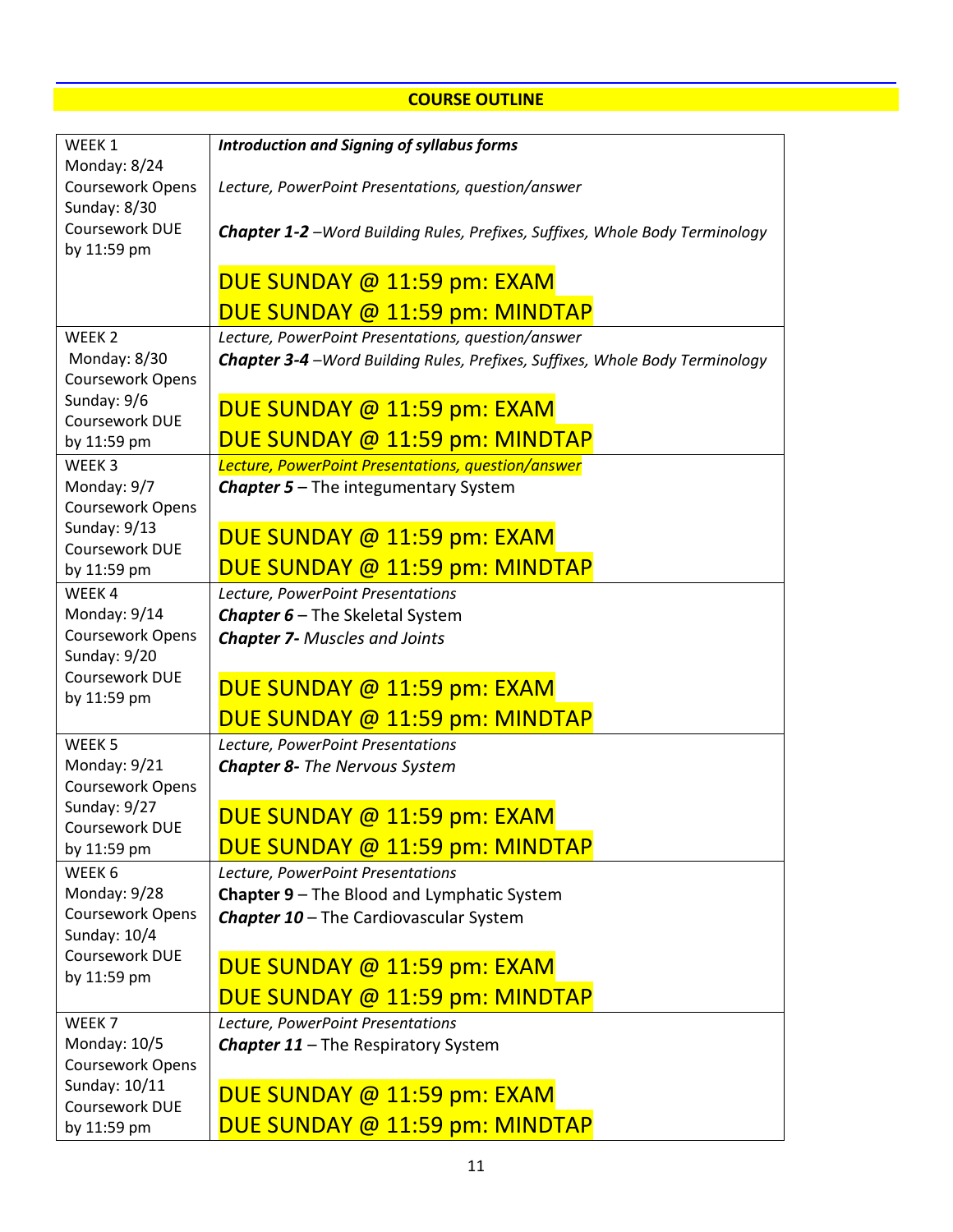| WEEK <sub>8</sub>                | Lecture, PowerPoint Presentations                      |
|----------------------------------|--------------------------------------------------------|
| Monday: 10/12                    | <b>Chapters 12 - Digestive System</b>                  |
| Coursework Opens                 |                                                        |
| Sunday: 10/18                    | DUE SUNDAY @ 11:59 pm: EXAM                            |
| Coursework DUE                   |                                                        |
| by 11:59 pm                      | DUE SUNDAY @ 11:59 pm: MINDTAP                         |
| WEEK <sub>9</sub>                | Lecture, PowerPoint Presentations                      |
| Monday: 10/19                    | <b>Chapter 13 - The Endocrine System</b>               |
| Coursework Opens                 |                                                        |
| Sunday: 10/25<br>Coursework DUE  | DUE SUNDAY @ 11:59 pm: EXAM                            |
| by 11:59 pm                      | DUE SUNDAY @ 11:59 pm: MINDTAP                         |
|                                  |                                                        |
| WEEK 10                          | Lecture, PowerPoint Presentations                      |
| Monday: 10/26                    | <b>Chapter 14 - The Special Senses</b>                 |
| Coursework Opens                 |                                                        |
| Sunday: 11/1                     |                                                        |
| Coursework DUE                   | DUE SUNDAY @ 11:59 pm: EXAM                            |
| by 11:59 pm                      | DUE SUNDAY @ 11:59 pm: MINDTAP                         |
| WEEK 11                          | Lecture, PowerPoint Presentations                      |
| Monday: 11/2                     | Chapter 15 - Urinary System                            |
| Coursework Opens                 | DUE SUNDAY @ 11:59 pm: EXAM                            |
| Sunday: 11/8                     | DUE SUNDAY @ 11:59 pm: MINDTAP                         |
| Coursework DUE                   |                                                        |
| by 11:59 pm<br>WEEK 12           |                                                        |
| Monday: 11/9                     | Lecture, PowerPoint Presentations                      |
| Coursework Opens                 | <b>Chapters 16 - Male Reproductive System</b>          |
| Sunday: 11/15                    | <b>Chapters 17 - Female Reproductive System</b>        |
| Coursework DUE                   |                                                        |
| by 11:59 pm                      | DUE SUNDAY @ 11:59 pm: EXAM                            |
|                                  | DUE SUNDAY @ 11:59 pm: MINDTAP                         |
| WEEK 13                          | Lecture, PowerPoint Presentations                      |
| Monday: 11/16                    | <b>Chapters 22 - Pharmacology</b>                      |
| Coursework Opens                 |                                                        |
| Sunday: 11/22                    | DUE SUNDAY @ 11:59 pm: EXAM                            |
| Coursework DUE                   |                                                        |
| by 11:59 pm                      | DUE SUNDAY @ 11:59 pm: MINDTAP                         |
| <b>WEEK 14/15</b>                | Lecture, PowerPoint Presentations                      |
| Monday: 11/23                    | <b>Chapters 20</b> – Radiology and Diagnostic Imaging. |
| Coursework Opens<br>Sunday: 12/6 |                                                        |
| Coursework DUE                   | DUE SUNDAY @ 11:59 pm: EXAM                            |
| by 11:59 pm                      | DUE SUNDAY @ 11:59 pm: MINDTAP                         |
| WEEK 16                          | <b>Comprehensive FINAL</b>                             |
|                                  |                                                        |
|                                  |                                                        |
| 12/6-12/9                        | DUE WEDNESDAY@ 11:59 pm: EXAM                          |